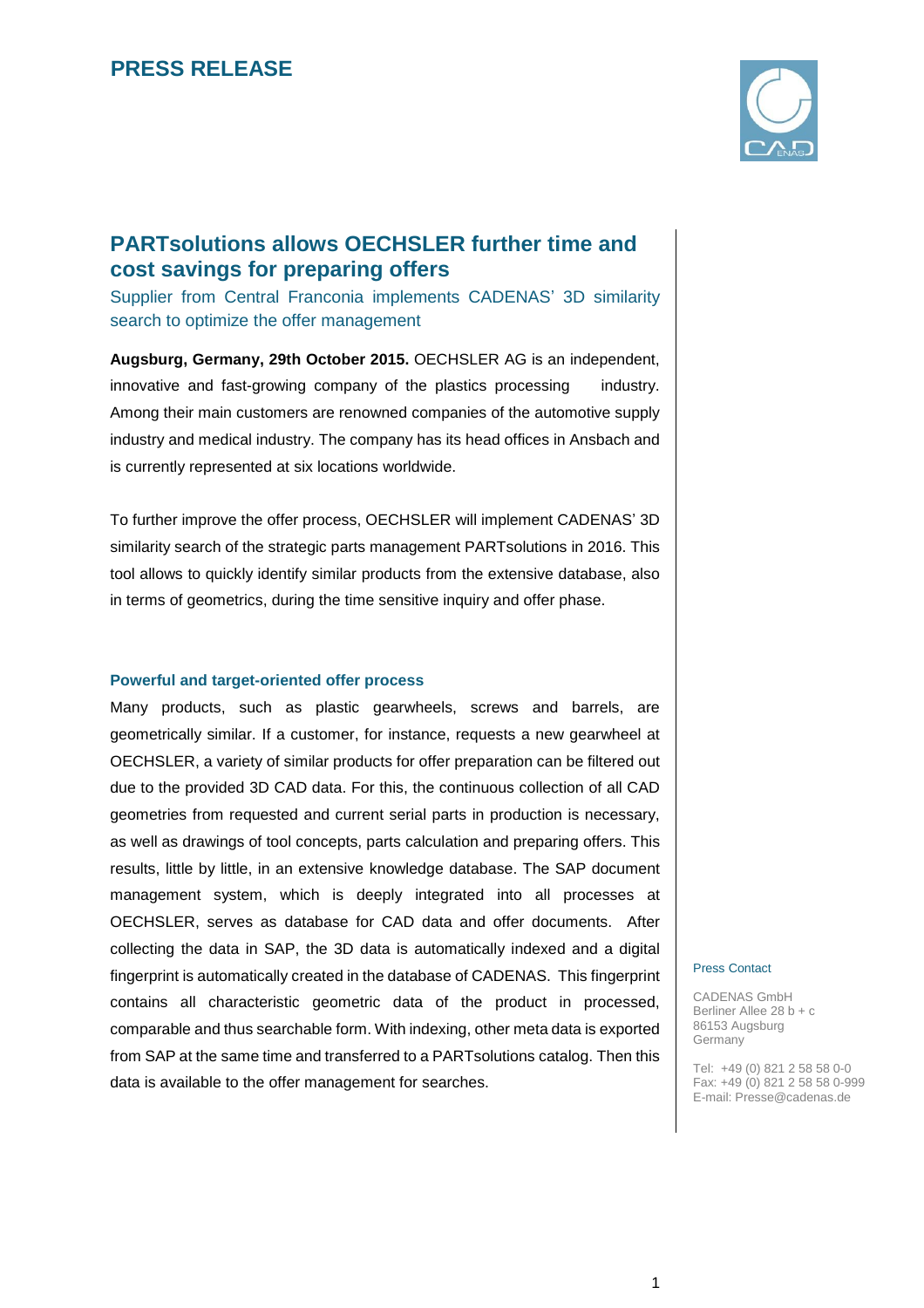

### **To know similar products has depended on expert knowledge of experienced employees until now**

With the hit list in PARTsolutions, the person responsible can now collect data for a new offer much more efficiently and target-oriented. For this purpose PARTsolutions generates a clearly arranged catalog of similar products with a preview image. This preview is generated from the 3D data and shows the specially prepared data from SAP ERP, like material, substances, existing production tools and documents of similar products.

By means of the search results, the responsible person can now also access many other data from the SAP document management system, which show for instance production, processing and packing data and allow conclusions to be drawn for familiar processing problems. In the past, unexpected problems occurred with certain geometries and plastics, like burr formation, streaks, warping or difficulties with demoulding. With the new approach, scrap can already be specified in the offer. The access to process parameters of production and the classification of tools and injection moulding machines make the information options complete.

### **Even offers that do not lead to a customer order contain a lot of know-how and sophisticated performance**

Offers created in this new way are afterwards fed into the SAP document management system together with the CAD data of the customer request. Thus we come about a full circle and also this new offer is then available for new requests as a source of knowledge. Naturally not every new offer immediately leads to a customer order. The requests collected this way are preserved in the knowledge database and the rendered performance is not lost.

"The complex analysis and reasearch effort can be reduced by 50 % this way. Offers are prepared more quickly and risky products are recognized and rated already during the offer preparation, due to a significantly more solid database", says Markus Deuter, project manager at OECHSLER AG.

#### Press Contact

CADENAS GmbH Berliner Allee 28 b + c 86153 Augsburg Germany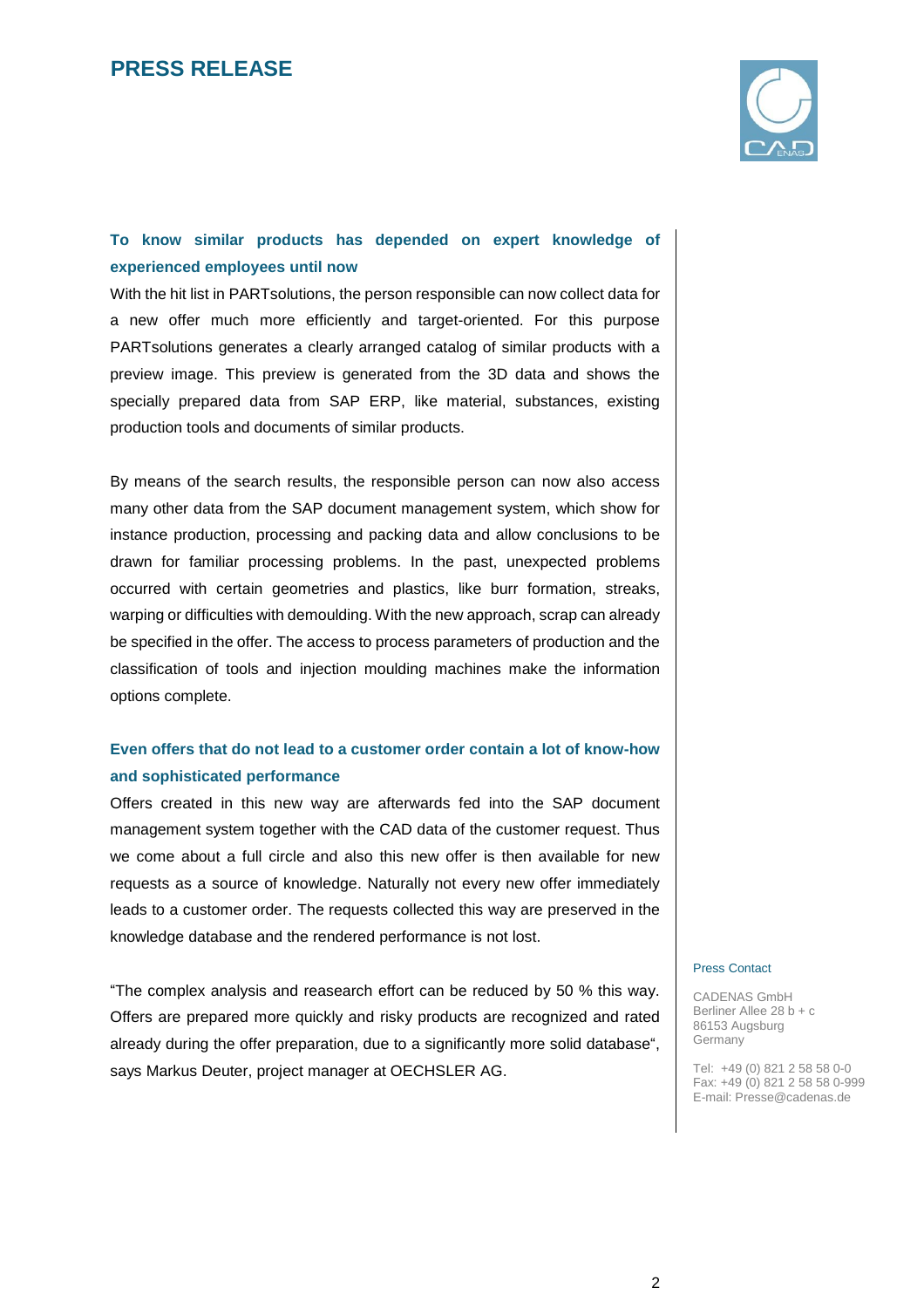

### **Press Images:**



**Caption 1:** Supplier from Central Franconia implements CADENAS' 3D similarity search to optimize the offer management.

#### Press Contact

CADENAS GmbH Berliner Allee 28 b + c 86153 Augsburg **Germany**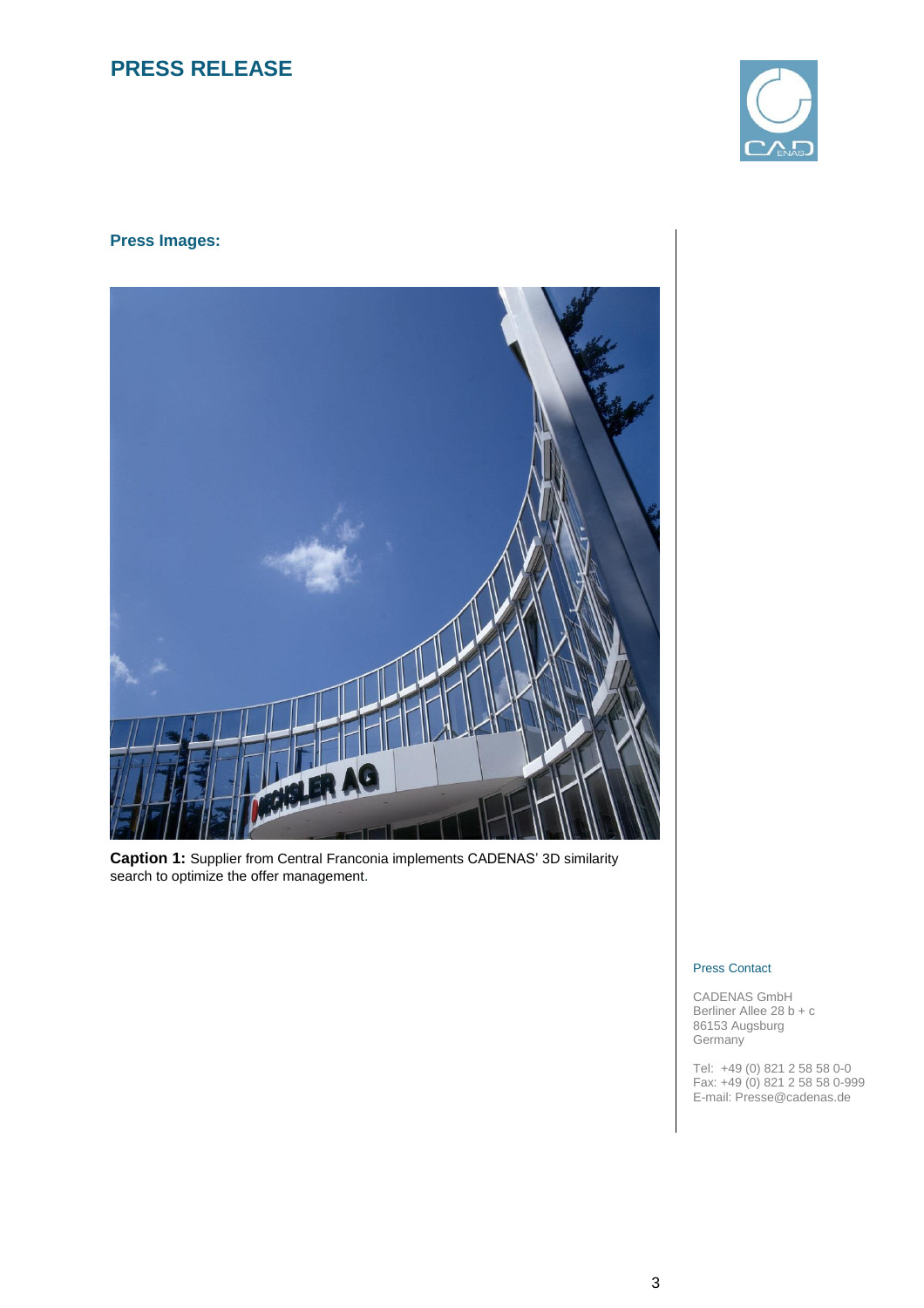



**Caption 2:** If a customer, for instance, requests a new gearwheel at OECHSLER, a variety of similar products for offer preparation can be filtered out due to the provided 3D CAD data.



**Caption 3:** Example for a CAD model in the database of supplier OECHSLER.

#### Press Contact

CADENAS GmbH Berliner Allee 28 b + c 86153 Augsburg Germany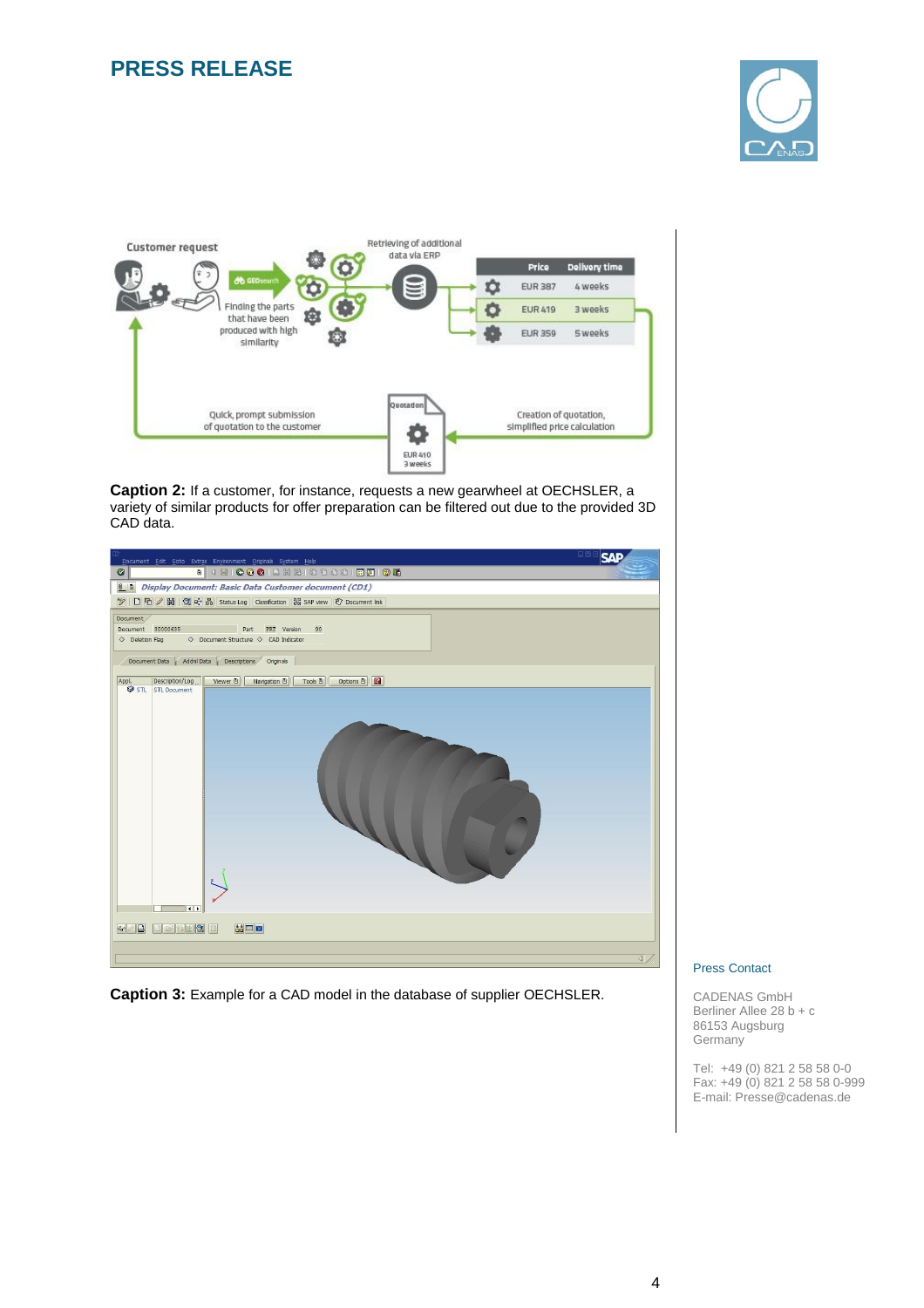

|                          |                                   |                                              |                   |                      |                                                                                           | Suchoptionen         |                         |       |                                |        |
|--------------------------|-----------------------------------|----------------------------------------------|-------------------|----------------------|-------------------------------------------------------------------------------------------|----------------------|-------------------------|-------|--------------------------------|--------|
|                          |                                   |                                              |                   |                      | Ordner: Kataloge   Text- und Variablen   Skizze (2D)   Geometrie (3D)   Topologie   Farbe |                      | 图图                      |       |                                |        |
|                          | Geometrische Suche ausführen      |                                              |                   |                      |                                                                                           |                      | Suchvorlage wählen      |       |                                |        |
|                          |                                   | A Markiertes Teil als Suchkriterium benutzen |                   |                      |                                                                                           |                      | Suchvorlagen bearbeiten |       |                                |        |
|                          | <b>SP ED1-50000667-PRT-00-STP</b> |                                              | ٠                 |                      |                                                                                           | Schnelle Suche       |                         |       |                                |        |
| 卵                        | ED1-50000664-PRT-00-STP           |                                              |                   |                      |                                                                                           | tandard-Suche        |                         |       |                                |        |
|                          | CD1-30000079-PRT-02-STP           |                                              |                   |                      |                                                                                           | Umfassende Suche     |                         |       |                                |        |
|                          |                                   | 3D-Datei als Suchkriterium benutzen          |                   |                      |                                                                                           | ď                    |                         |       |                                |        |
|                          |                                   |                                              |                   | $\mathcal{P}_\alpha$ | anzeigen                                                                                  | Suchergebnisse unter | 70 % ausbienden<br>11   |       |                                |        |
|                          |                                   |                                              |                   |                      |                                                                                           |                      |                         |       |                                |        |
| <b>Einheit der Datei</b> |                                   |                                              |                   |                      |                                                                                           |                      |                         |       |                                |        |
|                          |                                   |                                              |                   | mm                   | $\infty$                                                                                  |                      |                         |       |                                |        |
| Suche starten            |                                   |                                              |                   |                      | ■ = ※ 名品团                                                                                 | 100%                 | Anzahl: 5<br>Schleßen   |       |                                |        |
|                          |                                   |                                              |                   |                      |                                                                                           | Suchergebnisse       |                         |       |                                |        |
| Rang                     |                                   | Ahnlichkeit Vorschau ( Firmenlog             |                   | Katalog              | Name                                                                                      | Beschreibung         | Bezeichnung             | Datum | X (SIZE) Y (SIZE) Z (SIZE) DIS | BESC - |
|                          |                                   |                                              | <b>O OECHSLER</b> |                      |                                                                                           |                      |                         |       |                                |        |
|                          | 100%                              | D                                            |                   | <b>OECHSLER</b>      | ED1-50000664-PRT -                                                                        |                      |                         |       | 04.03.2 84.000 74.550 122.31   |        |
|                          |                                   |                                              | <b>O OECHSLER</b> |                      |                                                                                           |                      |                         |       |                                |        |
|                          | 78%                               |                                              |                   | <b>OECHSLER</b>      | ED1-50000669-PRT -                                                                        |                      |                         |       | 04.03.2 84.000 79.825 143.13   |        |
|                          |                                   | æ                                            |                   |                      |                                                                                           |                      |                         |       |                                |        |
|                          |                                   |                                              | <b>O OECHSLER</b> |                      |                                                                                           |                      |                         |       |                                |        |
| 3                        | 75%                               | æ                                            |                   | <b>OECHSLER</b>      | ED1-50000668-PRT -                                                                        |                      |                         |       | 04.03.2 84.000 79.799 138.38   |        |
|                          |                                   |                                              |                   |                      |                                                                                           |                      |                         |       |                                |        |
| A                        | 74%                               | √Մ∋                                          | <b>O OECHSLER</b> | <b>OECHSLER</b>      | ED1-50000662-PRT-                                                                         |                      |                         |       | 04.03.2 84.000 80.500 141.08   |        |

**Caption 4:** PARTsolutions powered by CADENAS at OECHSLER AG.

This press release and accompanying images are available for download from our website: [www.cadenas.de/press/press-releases](http://www.cadenas.de/press/press-releases)

#### Press Contact

CADENAS GmbH Berliner Allee 28 b + c 86153 Augsburg Germany